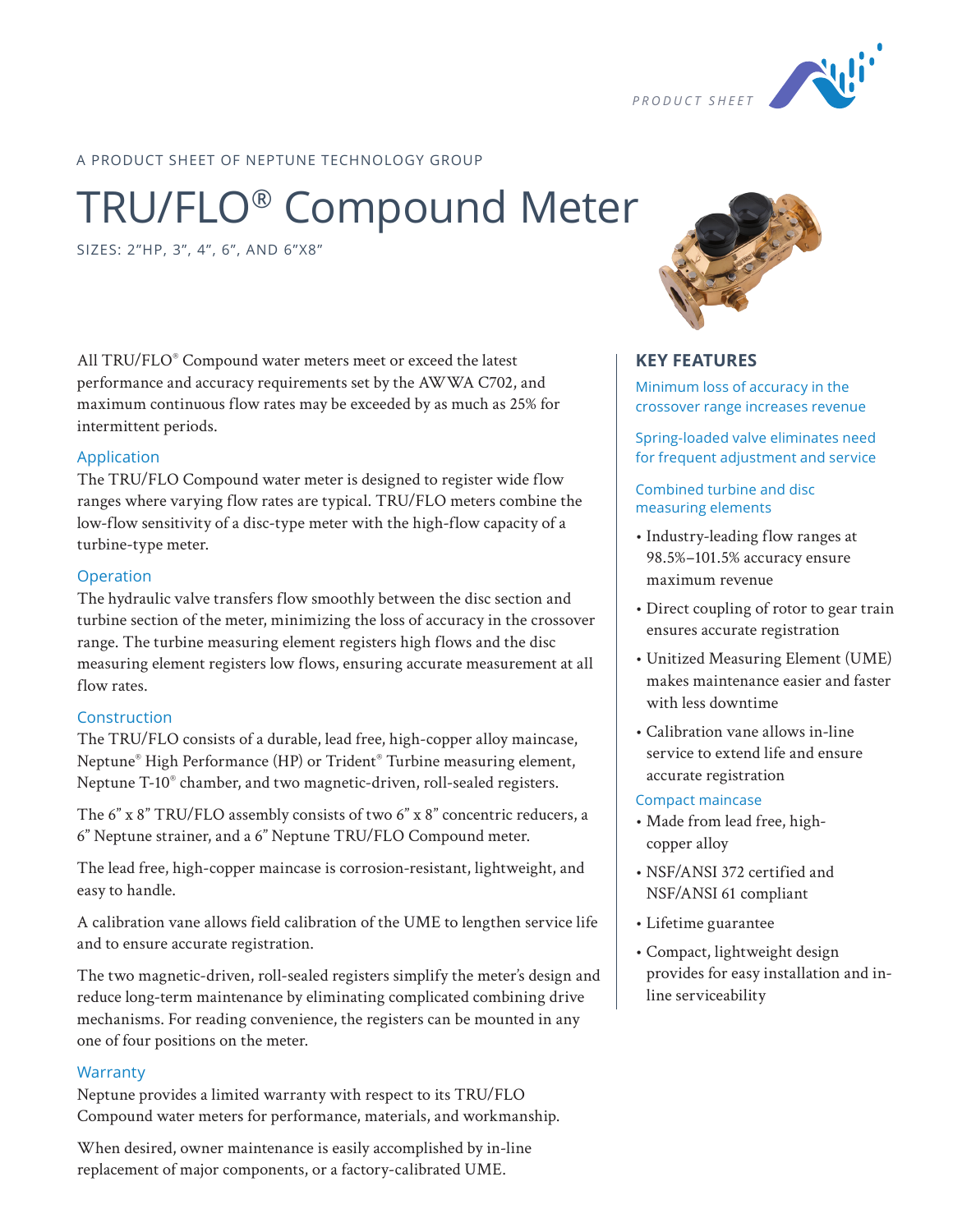## **2"** *Accuracy*



## **3"** *Accuracy*



## **4"** *Accuracy*



## **6"** *Accuracy*



## **2"** *Pressure Loss*



## **3"** *Pressure Loss*



## **4"** *Pressure Loss*



## **6"** *Pressure Loss*

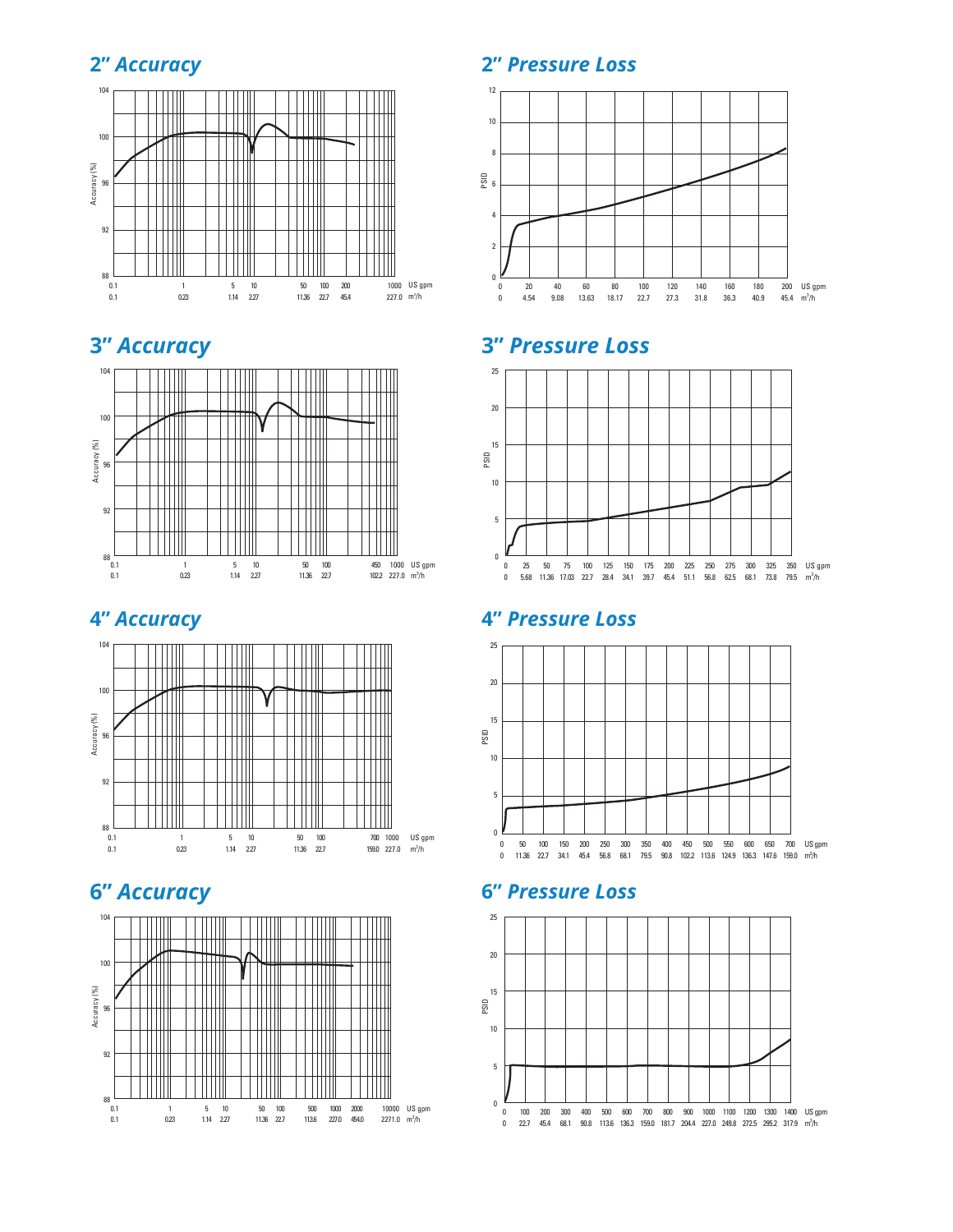## *Operating Characteristics*

| Meter            | <b>Normal Operating Range</b>     | <b>AWWA Standard</b>            | Low Flow @               |  |  |
|------------------|-----------------------------------|---------------------------------|--------------------------|--|--|
| <b>Size</b>      | @100% Accuracy (±1.5%)            |                                 | 95% - 101% Accuracy      |  |  |
| 2 <sup>n</sup>   | $\frac{1}{2}$ to 200 US gpm       | 1 to 160 US gpm                 | $\frac{1}{8}$ US gpm     |  |  |
|                  | 0.11 to 45.4 $m^3/h$              | .227 to 36.34 m <sup>3</sup> /h | $0.03$ m <sup>3</sup> /h |  |  |
| 3''              | $\frac{1}{2}$ to 450 US gpm       | 2 to 350 US gpm                 | $\frac{1}{8}$ US gpm     |  |  |
|                  | $0.11$ to 102.2 m <sup>3</sup> /h | .454 to 79.5 m <sup>3</sup> /h  | $0.03$ m <sup>3</sup> /h |  |  |
| 4 <sup>''</sup>  | 1 to 1000 US gpm                  | 3 to 600 US gpm                 | $\frac{1}{2}$ US gpm     |  |  |
|                  | $0.23$ to 227.1 m <sup>3</sup> /h | .68 to 136.3 m <sup>3</sup> /h  | $0.11 \text{ m}^3/h$     |  |  |
| 6"               | 1 ½ to 2000 US gpm                | 5 to 1350 US gpm                | $\frac{3}{4}$ US gpm     |  |  |
|                  | 0.34 to 454.2 $m^3/h$             | 1.14 to 306.6 m <sup>3</sup> /h | $0.17 \text{ m}^3/h$     |  |  |
| $6'' \times 8''$ | 1 ½ to 2000 US gpm                | 16 to 1600 US gpm               | $\frac{3}{4}$ US gpm     |  |  |
|                  | 0.34 to 454.2 $m^3/h$             | 3.63 to 363.4 m <sup>3</sup> /h | $0.17 \text{ m}^3/h$     |  |  |

\*Accuracy at changeover 90% -103% per AWWA C702

## *Dimensions*

| B                    |                 |                                                    |                   |                                                                                                    |                |               |                |                 |                    |                              |                  |
|----------------------|-----------------|----------------------------------------------------|-------------------|----------------------------------------------------------------------------------------------------|----------------|---------------|----------------|-----------------|--------------------|------------------------------|------------------|
| <b>Meter</b><br>Size | Α<br>in/mm      | <b>E-CODER<sup>®</sup>OR</b><br>ProCoder™<br>in/mm | ProRead™<br>in/mm | $E-CODER®$<br>R900 <i>i</i> <sup>™</sup> or<br>ProCoder <sup>™</sup> )<br>R900 <i>i</i> ™<br>in/mm | C<br>in/mm     | D<br>in/mm    | E<br>in/mm     | F<br>in/mm      | G<br>in/mm         | <b>Flange</b><br><b>Type</b> | Weight<br>lbs/kg |
| 2"HP                 | $15\frac{1}{4}$ | $9\frac{3}{8}$                                     | $9\frac{9}{16}$   | $9\frac{3}{8}$                                                                                     | $2\frac{1}{2}$ | 13/16         | $5\frac{7}{8}$ | 6               | $1\frac{1}{2}$ NPT | 2" Oval                      | 32               |
|                      | 387             | 238                                                | 243               | 238                                                                                                | 64             | 21            | 149            | 152             | 38                 | 150lb                        | 14.5             |
| 3''                  | 17              | $11\frac{1}{2}$                                    | $11 \frac{3}{4}$  | 11 <sup>1</sup> / <sub>2</sub>                                                                     | $3\frac{3}{4}$ | $\frac{5}{8}$ | $7\frac{1}{2}$ | $8\frac{1}{2}$  | $1\frac{1}{2}$ NPT | 3" ANSI                      | 72               |
|                      | 432             | 292                                                | 298               | 292                                                                                                | 95             | 16            | 191            | 216             | 38                 | 150lb                        | 32.7             |
| 4 <sup>''</sup>      | 20              | $13\frac{3}{8}$                                    | 13 %6             | $13\frac{3}{8}$                                                                                    | $4\frac{1}{2}$ | 11/16         | 9              | $9\frac{1}{8}$  | 2 NPT              | 4" ANSI                      | 100              |
|                      | 508             | 340                                                | 345               | 340                                                                                                | 114            | 17            | 229            | 232             | 51                 | 150lb                        | 45.4             |
| 6"                   | 24              | 16 %                                               | 16 %              | $16\frac{3}{8}$                                                                                    | $5\frac{1}{2}$ | 1             | 11             | $12\frac{3}{4}$ | 2 NPT              | 6" ANSI                      | 208              |
|                      | 610             | 416                                                | 421               | 416                                                                                                | 140            | 25            | 279            | 324             | 51                 | 150lb                        | 94.3             |
| $6'' \times 8''$     | 55 %            | 16 %                                               | 16 %6             | $16\frac{3}{8}$                                                                                    | $5\frac{1}{2}$ | 1             | 11             | $12\frac{3}{4}$ | 2 NPT              | 8" ANSI                      | 460              |
|                      | 1407            | 416                                                | 421               | 416                                                                                                | 140            | 25            | 279            | 232             | 51                 | 150 <sub>1</sub> b           | 208.50           |